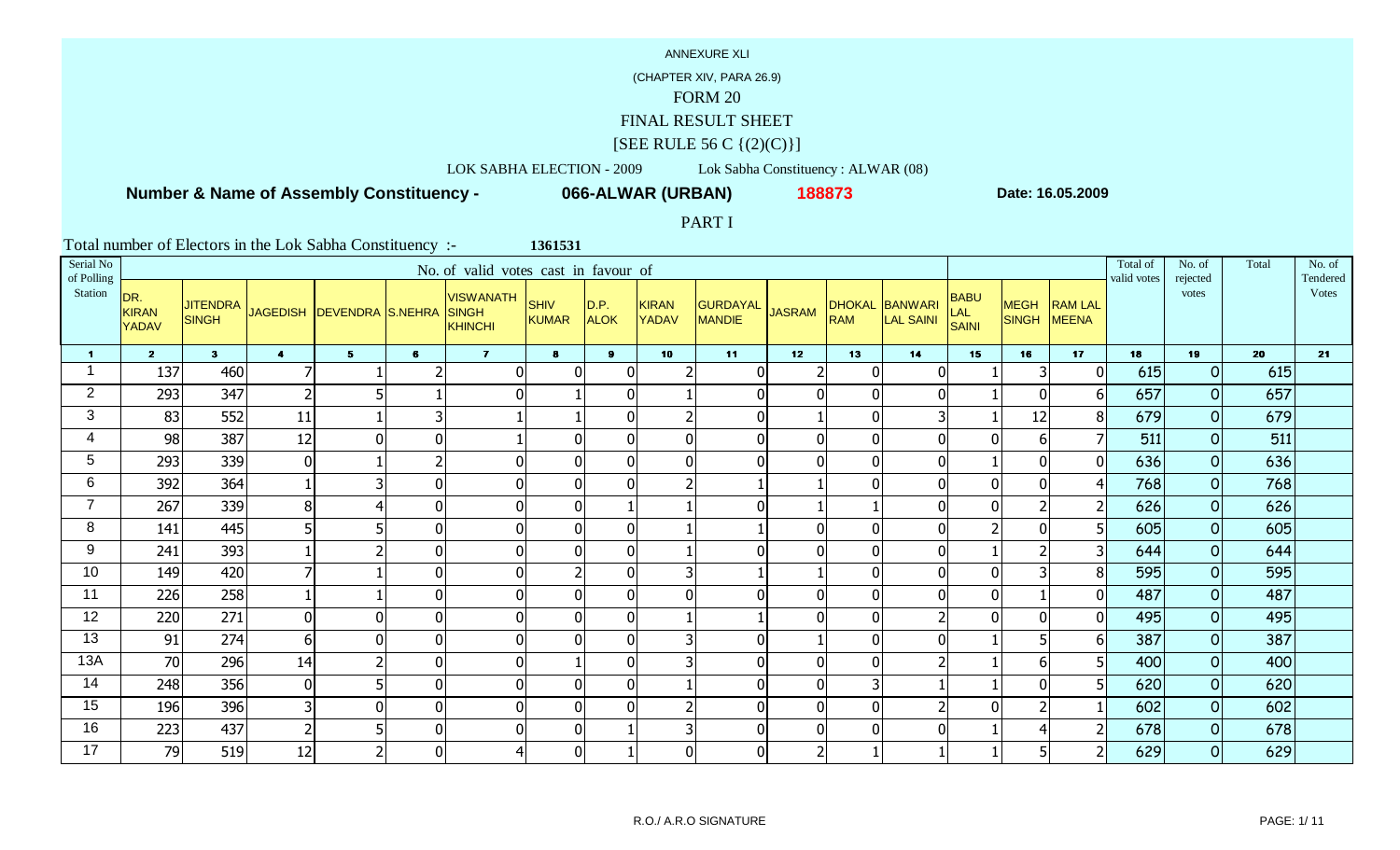## (CHAPTER XIV, PARA 26.9)

# FORM 20

### FINAL RESULT SHEET

### $[SEE \text{ RULE } 56 \text{ C } \{(2)(C)\}]$

# LOK SABHA ELECTION - 2009 Lok Sabha Constituency : ALWAR (08)

## **Number & Name of Assembly Constituency -**

**066-ALWAR (URBAN) <sup>188873</sup>**

**1361531**

**Date: 16.05.2009**

### PART I

| Serial No<br>of Polling |                                     |                                 |                         |                           |                | No. of valid votes cast in favour of               |                |                     |                       |                    |               |                             |                      |                                    |                             |                                | Total of<br>valid votes | No. of<br>rejected | Total | No. of<br>Tendered |
|-------------------------|-------------------------------------|---------------------------------|-------------------------|---------------------------|----------------|----------------------------------------------------|----------------|---------------------|-----------------------|--------------------|---------------|-----------------------------|----------------------|------------------------------------|-----------------------------|--------------------------------|-------------------------|--------------------|-------|--------------------|
| Station                 | DR.<br><b>KIRAN</b><br><b>YADAV</b> | <b>JITENDRA</b><br><b>SINGH</b> |                         | JAGEDISH DEVENDRA S.NEHRA |                | <b>VISWANATH</b><br><b>SINGH</b><br><b>KHINCHI</b> | SHIV<br>KUMAR  | D.P.<br><b>ALOK</b> | KIRAN<br><b>YADAV</b> | GURDAYAL<br>MANDIE | <b>JASRAM</b> | <b>DHOKAL</b><br><b>RAM</b> | BANWARI<br>LAL SAINI | <b>BABU</b><br>LAL<br><b>SAINI</b> | <b>MEGH</b><br><b>SINGH</b> | <b>RAM LAL</b><br><b>MEENA</b> |                         | votes              |       | <b>Votes</b>       |
| $\blacksquare$          | 2 <sup>7</sup>                      | 3 <sup>1</sup>                  | $\overline{\mathbf{4}}$ | 5 <sub>5</sub>            | $\mathbf{6}$   | $\mathbf{7}$                                       | $\bullet$      | $\mathbf{9}$        | 10                    | 11                 | 12            | 13                          | 14                   | 15                                 | 16                          | 17                             | 18                      | 19                 | 20    | 21                 |
| 18                      | 262                                 | 250                             | $\Omega$                | $\mathbf 0$               | $\Omega$       | $\overline{3}$                                     | $\Omega$       | $\Omega$            | $\overline{0}$        | $\Omega$           |               |                             | $\mathbf{0}$         | $\mathbf{0}$                       | $\mathbf 0$                 |                                | 517                     | $\overline{O}$     | 517   |                    |
| 19                      | 224                                 | 220                             |                         | $\overline{0}$            | 0              | $\mathbf 0$                                        | $\Omega$       |                     | $\overline{0}$        | $\overline{0}$     |               | $\mathbf{0}$                | $\Omega$             |                                    | $\mathbf{0}$                |                                | 454                     | 0                  | 454   |                    |
| 20                      | 275                                 | 392                             | $\overline{0}$          |                           | $\Omega$       |                                                    |                |                     | $\overline{2}$        | $\overline{0}$     |               | $\overline{0}$              | $\Omega$             |                                    | $\overline{0}$              |                                | 678                     | $\overline{O}$     | 678   |                    |
| 21                      | 243                                 | 248                             |                         | 3                         | $\Omega$       | $\mathbf 0$                                        | $\mathbf 0$    |                     | $\overline{2}$        | $\mathbf 0$        |               | $\overline{0}$              |                      | $\mathbf{0}$                       | 0                           | 01                             | 498                     | 0                  | 498   |                    |
| 22                      | 265                                 | 351                             | $\Omega$                | 3                         | $\overline{0}$ |                                                    | $\mathbf{0}$   | U                   | $\overline{0}$        |                    |               | $\mathbf{0}$                | $\overline{0}$       | $\Omega$                           |                             | $\overline{2}$                 | 624                     | 0                  | 624   |                    |
| 23                      | 290                                 | 327                             |                         | 4                         | $\Omega$       | $\mathbf 0$                                        | $\overline{0}$ |                     |                       | 3                  |               | $\mathbf{0}$                | $\Omega$             |                                    | $\overline{2}$              |                                | 637                     | 0                  | 637   |                    |
| 24                      | 230                                 | 269                             |                         | $\overline{2}$            | 0              | $\mathbf 0$                                        | $\Omega$       | ŋ                   |                       |                    |               | $\overline{0}$              | $\mathbf{0}$         | $\Omega$                           | $\mathbf{0}$                | ΩI                             | 505                     | $\overline{O}$     | 505   |                    |
| 25                      | 127                                 | <b>190</b>                      | U                       | $\overline{3}$            | ΩI             | $\mathbf 0$                                        | $\Omega$       |                     | $\overline{2}$        | $\mathbf 0$        |               | $\mathbf{0}$                |                      | $\Omega$                           | $\mathbf{0}$                | Ωl                             | 323                     | 0                  | 323   |                    |
| 26                      | 177                                 | 477                             |                         | 6                         | $\Omega$       | $\boldsymbol{0}$                                   |                | ∩                   | 0                     | $\overline{2}$     |               | $\overline{0}$              |                      | $\overline{0}$                     | 6                           | 5                              | 679                     | $\overline{O}$     | 679   |                    |
| 27                      | 319                                 | 377                             | z                       | 3                         |                | $\mathbf 0$                                        | $\Omega$       |                     | $\overline{2}$        | $\overline{0}$     |               | $\overline{0}$              | $\Omega$             | $\Omega$                           |                             |                                | 706                     | 0                  | 706   |                    |
| 28                      | 164                                 | 258                             |                         | 6                         | U              | $\mathbf 0$                                        | $\Omega$       |                     | $\overline{0}$        | $\mathbf 0$        |               | $\overline{0}$              |                      | $\Omega$                           |                             |                                | 430                     | $\overline{O}$     | 430   |                    |
| 29                      | 253                                 | 380                             |                         | $\overline{0}$            | $\mathbf{0}$   | $\mathbf 0$                                        | 0              |                     |                       | $\mathbf 0$        |               |                             |                      |                                    |                             |                                | 644                     | 0                  | 644   |                    |
| 30                      | 204                                 | 270                             | ∠                       |                           | $\mathbf{0}$   | $\mathbf 0$                                        | $\overline{0}$ | 0                   | $\overline{2}$        | $\mathbf 0$        |               | $\mathbf{0}$                | $\Omega$             | $\Omega$                           | $\Omega$                    |                                | 481                     | $\overline{O}$     | 481   |                    |
| 31                      | 283                                 | 398                             |                         | $\overline{2}$            | 0              |                                                    |                |                     | 3 <sup>l</sup>        | $\overline{0}$     |               |                             |                      | $\Omega$                           |                             |                                | 693                     | 0                  | 693   |                    |
| 32                      | 164                                 | 408                             |                         | $\overline{0}$            | $\Omega$       | $\mathbf 0$                                        | $\Omega$       |                     | 0                     | $\overline{2}$     |               | $\mathbf{0}$                |                      | $\Omega$                           | 3                           | 61                             | 589                     | $\overline{O}$     | 589   |                    |
| 33                      | 365                                 | 239                             |                         |                           | $\Omega$       |                                                    | U              |                     | 2                     | $\mathbf 0$        |               | $\overline{0}$              |                      |                                    |                             |                                | 623                     | $\overline{O}$     | 623   |                    |
| 34                      | 142                                 | 284                             |                         | $\overline{7}$            | $\overline{0}$ | $\mathbf 0$                                        | $\overline{0}$ | n                   | $\overline{0}$        | $\mathbf 0$        |               | $\overline{0}$              | $\Omega$             | $\Omega$                           | 0                           |                                | 436                     | $\overline{O}$     | 436   |                    |
| 35                      | 179                                 | 332                             |                         | 6                         | $\overline{0}$ | $\mathbf 0$                                        | $\overline{0}$ | U                   | $\overline{0}$        | $\mathbf 0$        |               | $\mathbf{0}$                |                      | $\Omega$                           | $\mathbf{0}$                |                                | 525                     | 0                  | 525   |                    |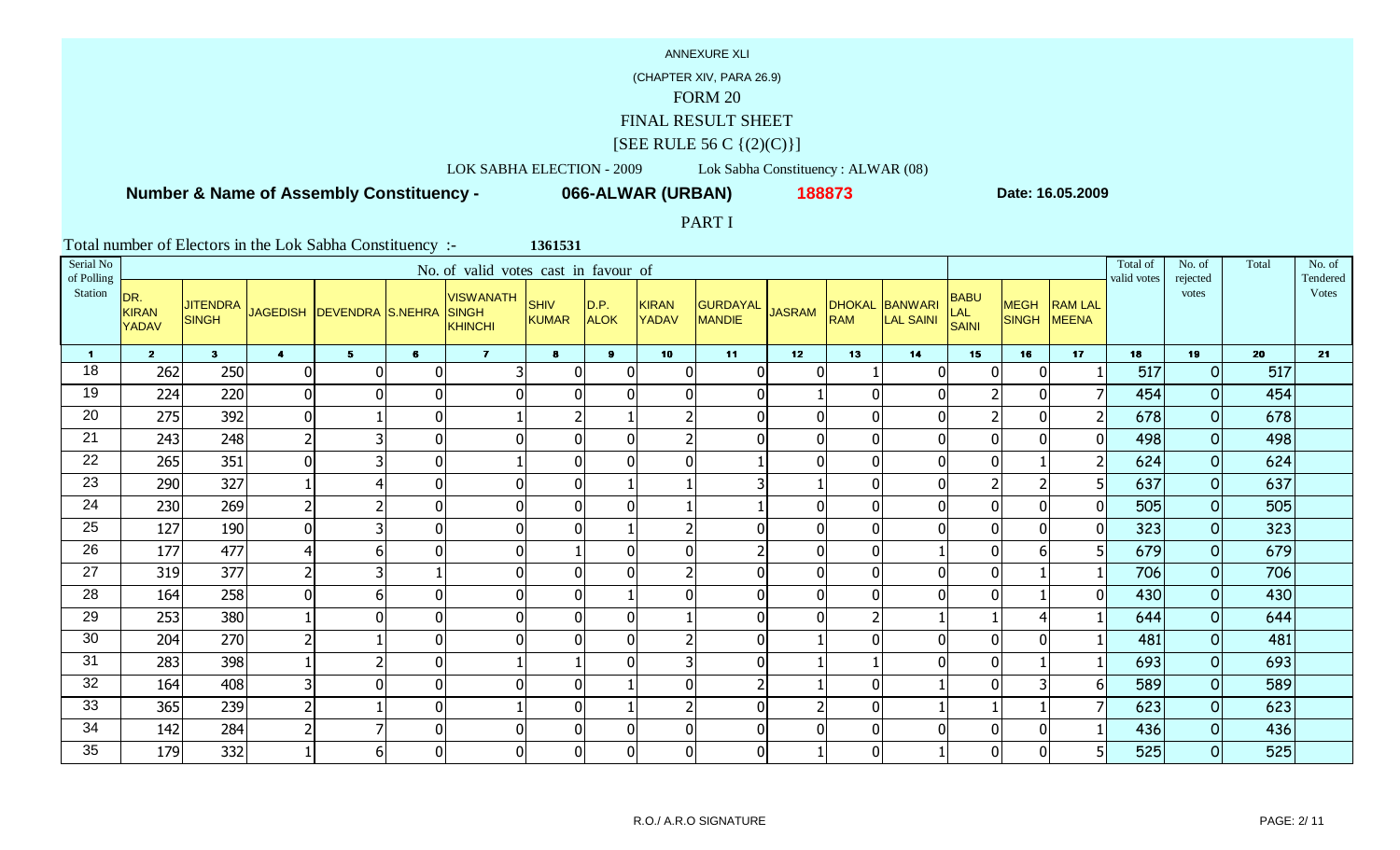## (CHAPTER XIV, PARA 26.9)

# FORM 20

### FINAL RESULT SHEET

### $[SEE \text{ RULE } 56 \text{ C } \{(2)(C)\}]$

# LOK SABHA ELECTION - 2009 Lok Sabha Constituency : ALWAR (08)

## **Number & Name of Assembly Constituency -**

**066-ALWAR (URBAN) <sup>188873</sup>**

**1361531**

**Date: 16.05.2009**

### PART I

| Serial No<br>of Polling |                              |                                 |                      |                           |                | No. of valid votes cast in favour of               |                |                     |                       |                           |               |                |                                    |                             |                      |                                | Total of<br>valid votes | No. of<br>rejected | Total | No. of<br>Tendered |
|-------------------------|------------------------------|---------------------------------|----------------------|---------------------------|----------------|----------------------------------------------------|----------------|---------------------|-----------------------|---------------------------|---------------|----------------|------------------------------------|-----------------------------|----------------------|--------------------------------|-------------------------|--------------------|-------|--------------------|
| Station                 | DR.<br><b>KIRAN</b><br>YADAV | <b>JITENDRA</b><br><b>SINGH</b> |                      | JAGEDISH DEVENDRA S.NEHRA |                | <b>VISWANATH</b><br><b>SINGH</b><br><b>KHINCHI</b> | SHIV<br>KUMAR  | D.P.<br><b>ALOK</b> | KIRAN<br><b>YADAV</b> | <b>GURDAYAL</b><br>MANDIE | <b>JASRAM</b> | <b>RAM</b>     | DHOKAL BANWARI<br><b>LAL SAINI</b> | <b>BABU</b><br>LAL<br>SAINI | <b>MEGH</b><br>SINGH | <b>RAM LAL</b><br><b>MEENA</b> |                         | votes              |       | Votes              |
| -1                      | $\overline{2}$               | 3 <sup>1</sup>                  | $\blacktriangleleft$ | 5 <sub>5</sub>            | $6\phantom{1}$ | $\overline{7}$                                     | $\bullet$      | $\mathbf{9}$        | 10                    | 11                        | 12            | 13             | 14                                 | 15                          | 16                   | 17                             | 18                      | 19                 | 20    | 21                 |
| 36                      | 241                          | 359                             |                      | 7                         |                | $\overline{0}$                                     |                | ∩                   |                       |                           |               |                |                                    | $\mathbf{0}$                | $\overline{0}$       |                                | 621                     | $\Omega$           | 621   |                    |
| 37                      | 128                          | 168                             |                      | $\overline{0}$            |                | 0                                                  |                |                     | $\overline{0}$        | $\mathbf{0}$              |               | $\overline{0}$ |                                    |                             | $\overline{0}$       |                                | 302                     | 0                  | 302   |                    |
| 38                      | 171                          | 249                             |                      | $\overline{0}$            |                | 0                                                  | U              |                     | $\overline{2}$        |                           |               | $\overline{0}$ |                                    | $\Omega$                    |                      |                                | 433                     | $\overline{O}$     | 433   |                    |
| 39                      | 75                           | 220                             |                      | $\overline{0}$            | 0              | 0                                                  |                |                     | $2 \vert$             | $\overline{0}$            |               | $\mathbf{0}$   |                                    | $\overline{0}$              |                      |                                | 302                     | 0                  | 302   |                    |
| 39A                     | 133                          | 163                             | 0                    |                           | 0              | $\overline{0}$                                     | $\overline{0}$ | O                   | $\overline{0}$        | $\overline{0}$            |               | $\overline{0}$ |                                    | $\overline{0}$              | $\mathbf 0$          |                                | 298                     | $\overline{O}$     | 298   |                    |
| 40                      | 180                          | 520                             |                      | $\overline{0}$            |                | $\overline{0}$                                     | $\mathbf{0}$   |                     | 3 <sup>1</sup>        | $\overline{0}$            |               |                |                                    |                             |                      |                                | 711                     | 0                  | 711   |                    |
| 41                      | 280                          | 259                             |                      | 4                         |                | 0                                                  | $\overline{0}$ |                     | $\overline{2}$        | $\overline{0}$            | U             | $\mathbf{0}$   | ∩                                  | $\overline{0}$              |                      | $\Omega$                       | 549                     | 0                  | 549   |                    |
| 42                      | 158                          | 226                             |                      | $\overline{2}$            | ΩI             | $\overline{0}$                                     | $\Omega$       |                     | 3 <sup>l</sup>        | $\mathbf 0$               |               |                |                                    | $\mathbf{0}$                |                      |                                | 396                     | 0                  | 396   |                    |
| 43                      | 108                          | 229                             |                      | 2                         | $\overline{0}$ | 0                                                  | $\overline{0}$ | $\Omega$            | $\overline{7}$        | $\overline{2}$            |               |                |                                    | $\overline{0}$              |                      |                                | 357                     | $\overline{O}$     | 357   |                    |
| 44                      | 106                          | 308                             |                      |                           |                | $\overline{0}$                                     | $\Omega$       | $\Omega$            | 5                     | $\overline{0}$            |               | $\mathbf 0$    |                                    |                             | 3                    |                                | 433                     | 0                  | 433   |                    |
| 45                      | 135                          | 273                             |                      | 3                         | ΩI             | $\overline{0}$                                     | $\Omega$       | ∩                   |                       | $\overline{0}$            |               | $\mathbf{0}$   |                                    | $\overline{0}$              | $\mathbf 0$          |                                | 414                     | $\overline{O}$     | 414   |                    |
| 46                      | 367                          | 344                             | h                    | 5 <sup>1</sup>            |                |                                                    |                |                     | 5                     |                           |               | $\mathbf{0}$   |                                    | $\overline{0}$              |                      | 61                             | 742                     | 0                  | 742   |                    |
| 47                      | 120                          | 173                             |                      | $\overline{0}$            |                | 0                                                  |                | $\Omega$            | $\overline{0}$        | $\mathbf 0$               |               | $\mathbf 0$    |                                    | $\overline{0}$              |                      | 2                              | 302                     | $\overline{O}$     | 302   |                    |
| 48                      | 133                          | 156                             |                      |                           | ΩI             | 0                                                  | $\Omega$       |                     | $\overline{0}$        |                           |               | $\overline{0}$ |                                    | $\mathbf{0}$                | $\overline{0}$       | 5                              | 297                     | 0                  | 297   |                    |
| 49                      | 184                          | 419                             | $\mathbf{0}$         | 0                         | $\overline{0}$ | 0                                                  | $\Omega$       |                     | $\overline{2}$        | $\overline{0}$            |               | $\overline{0}$ |                                    | C.                          | 6                    | 5                              | 619                     | $\overline{O}$     | 619   |                    |
| 50                      | 224                          | 300                             |                      | 5 <sup>1</sup>            | ΩI             | 0                                                  |                |                     | 2                     |                           |               | $\mathbf{0}$   |                                    | $\Omega$                    |                      |                                | 541                     | $\Omega$           | 541   |                    |
| 51                      | 119                          | 239                             |                      | 3                         | $\overline{0}$ | $\overline{0}$                                     | $\Omega$       | ∩                   | $\overline{2}$        | $\overline{0}$            |               | $\overline{0}$ |                                    | $\mathbf 0$                 | $\mathbf 0$          | 0                              | 365                     | $\overline{O}$     | 365   |                    |
| 52                      | 164                          | 298                             |                      |                           |                |                                                    | $\overline{0}$ |                     | $\overline{0}$        |                           |               | $\overline{0}$ |                                    | $\overline{0}$              |                      |                                | 480                     | $\Omega$           | 480   |                    |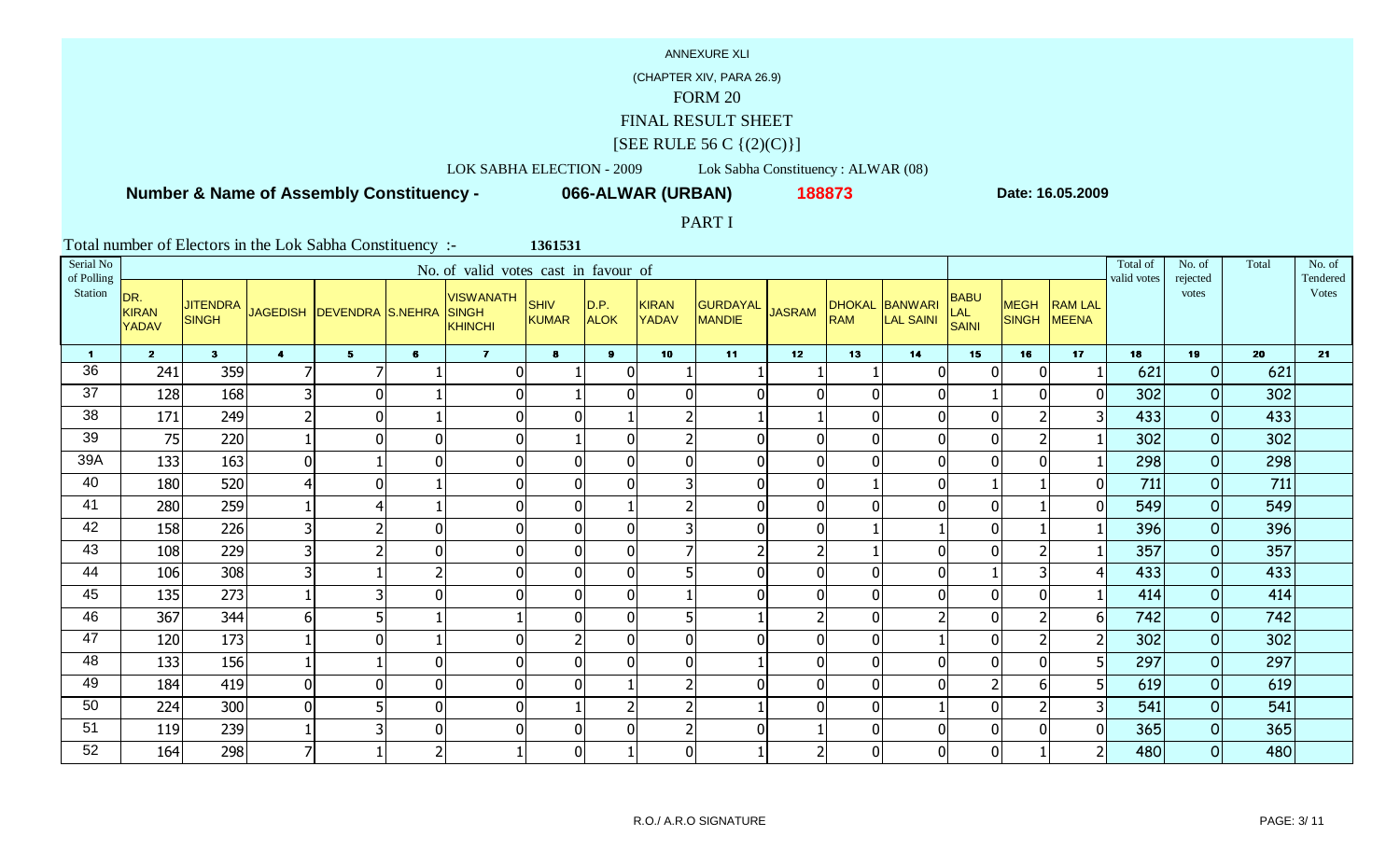## (CHAPTER XIV, PARA 26.9)

# FORM 20

### FINAL RESULT SHEET

### $[SEE \text{ RULE } 56 \text{ C } \{(2)(C)\}]$

## LOK SABHA ELECTION - 2009 Lok Sabha Constituency : ALWAR (08)

## **Number & Name of Assembly Constituency -**

**066-ALWAR (URBAN) <sup>188873</sup>**

**1361531**

**Date: 16.05.2009**

### PART I

| Serial No<br>of Polling |                                     |                                 |                         |                           |                | No. of valid votes cast in favour of               |                |                     |                       |                    |               |                             |                      |                             |                             |                                | Total of<br>valid votes | No. of<br>rejected | Total | No. of<br>Tendered |
|-------------------------|-------------------------------------|---------------------------------|-------------------------|---------------------------|----------------|----------------------------------------------------|----------------|---------------------|-----------------------|--------------------|---------------|-----------------------------|----------------------|-----------------------------|-----------------------------|--------------------------------|-------------------------|--------------------|-------|--------------------|
| Station                 | DR.<br><b>KIRAN</b><br><b>YADAV</b> | <b>JITENDRA</b><br><b>SINGH</b> |                         | JAGEDISH DEVENDRA S.NEHRA |                | <b>VISWANATH</b><br><b>SINGH</b><br><b>KHINCHI</b> | SHIV<br>KUMAR  | D.P.<br><b>ALOK</b> | KIRAN<br><b>YADAV</b> | GURDAYAL<br>MANDIE | <b>JASRAM</b> | <b>DHOKAL</b><br><b>RAM</b> | BANWARI<br>LAL SAINI | <b>BABU</b><br>LAL<br>SAINI | <b>MEGH</b><br><b>SINGH</b> | <b>RAM LAL</b><br><b>MEENA</b> |                         | votes              |       | <b>Votes</b>       |
| $\blacksquare$          | 2 <sup>7</sup>                      | 3 <sup>1</sup>                  | $\overline{\mathbf{4}}$ | 5 <sub>5</sub>            | $\mathbf{6}$   | $\mathbf{7}$                                       | $\bullet$      | $\mathbf{9}$        | 10                    | 11                 | 12            | 13                          | 14                   | 15                          | 16                          | 17                             | 18                      | 19                 | 20    | 21                 |
| 53                      | 332                                 | 366                             | $\Omega$                | 3                         | $\Omega$       | $\mathbf 0$                                        | $\Omega$       | $\Omega$            | $\overline{0}$        | $\Omega$           |               |                             | $\mathbf{0}$         |                             |                             |                                | 706                     | 0                  | 706   |                    |
| 54                      | 188                                 | 188                             |                         |                           | $\Omega$       | $\mathbf 0$                                        | $\Omega$       | 0                   |                       |                    |               | $\mathbf{0}$                | $\Omega$             | $\Omega$                    |                             |                                | 382                     | 0                  | 382   |                    |
| 54A                     | 154                                 | 251                             |                         | $\overline{2}$            | $\Omega$       | $\mathbf 0$                                        | $\Omega$       | U                   | $\overline{0}$        | $\overline{0}$     |               | $\overline{0}$              |                      | $\Omega$                    |                             | ΩI                             | 410                     | $\overline{O}$     | 410   |                    |
| 55                      | 110                                 | 280                             |                         |                           |                | $\mathbf 0$                                        |                |                     | $\overline{2}$        | $\mathbf 0$        |               | $\mathbf{0}$                |                      | $\Omega$                    |                             |                                | 400                     | 0                  | 400   |                    |
| 56                      | 105                                 | 258                             |                         |                           | $\mathbf{0}$   | $\mathbf 0$                                        | $\overline{0}$ | U                   | $\overline{0}$        | $\overline{0}$     |               | $\mathbf{0}$                |                      | $\Omega$                    | $\mathbf 0$                 |                                | 370                     | 0                  | 370   |                    |
| 57                      | 177                                 | 242                             |                         | 5                         | $\Omega$       | $\mathbf 0$                                        |                |                     | $\overline{0}$        | $\overline{0}$     |               | $\mathbf{0}$                | $\mathbf{0}$         | $\overline{0}$              | $\mathbf{0}$                |                                | 425                     | 0                  | 425   |                    |
| 58                      | 301                                 | 484                             |                         | $\overline{0}$            | 0              | $\mathbf 0$                                        | $\Omega$       | n                   | $\overline{2}$        | $\overline{0}$     |               | $\Omega$                    | $\Omega$             | $\Omega$                    |                             |                                | 792                     | $\overline{O}$     | 792   |                    |
| 59                      | 268                                 | 304                             | U                       | 3                         | ΩI             | $\mathbf 0$                                        | $\Omega$       |                     | $\overline{2}$        | $\mathbf 0$        |               |                             |                      | $\Omega$                    | $\Omega$                    |                                | 584                     | 0                  | 584   |                    |
| 60                      | 311                                 | 312                             |                         | 5                         |                | $\boldsymbol{0}$                                   | $\mathbf 0$    |                     | 0                     | $\mathbf 0$        |               | $\mathbf{0}$                | $\overline{0}$       | $\overline{0}$              |                             | 01                             | 632                     | $\overline{O}$     | 632   |                    |
| 61                      | 167                                 | 365                             |                         | $\overline{2}$            |                | $\mathbf 0$                                        | $\overline{0}$ | 0                   | $\overline{0}$        | $\mathbf 0$        |               | $\mathbf{0}$                |                      |                             | $\mathcal{I}$               |                                | 546                     | 0                  | 546   |                    |
| 62                      | 216                                 | 374                             |                         | 3                         |                | $\mathbf 0$                                        | $\Omega$       |                     |                       | $\mathbf 0$        |               |                             |                      | <sup>n</sup>                |                             | 21                             | 606                     | $\overline{O}$     | 606   |                    |
| 63                      | 286                                 | 361                             |                         | 6                         | $\Omega$       | $\mathbf 0$                                        | $\overline{0}$ |                     | $\overline{0}$        | $\mathbf 0$        |               | $\overline{0}$              |                      |                             | 0                           | 01                             | 658                     | 0                  | 658   |                    |
| 64                      | 146                                 | 292                             |                         | $\overline{2}$            | $\mathbf{0}$   | $\mathbf 0$                                        | $\overline{0}$ | $\Omega$            | $\overline{2}$        | $\mathbf 0$        |               | $\mathbf{0}$                | $\Omega$             | $\Omega$                    |                             | $\overline{2}$                 | 448                     | $\overline{O}$     | 448   |                    |
| 65                      | 140                                 | 327                             |                         |                           | ΩI             |                                                    | $\overline{0}$ |                     |                       | $\overline{0}$     |               |                             |                      | $\Omega$                    |                             |                                | 478                     | 0                  | 478   |                    |
| 66                      | 128                                 | 475                             |                         | $\overline{0}$            | $\Omega$       |                                                    | $\Omega$       | $\Omega$            | $\overline{4}$        |                    |               |                             | $\Omega$             | $\Omega$                    |                             | 31                             | 616                     | $\overline{O}$     | 616   |                    |
| 67                      | 188                                 | 329                             |                         | $\overline{0}$            | $\Omega$       | $\overline{0}$                                     |                |                     | $\overline{0}$        | $\mathbf 0$        |               |                             |                      | $\Omega$                    |                             |                                | 524                     | 0                  | 524   |                    |
| 68                      | 161                                 | 384                             |                         | 6                         | $\overline{0}$ | $\mathbf 0$                                        |                |                     | $\overline{0}$        | $\mathbf 0$        |               | $\overline{0}$              | $\Omega$             | $\overline{0}$              | 0                           |                                | 558                     | $\overline{O}$     | 558   |                    |
| 69                      | 438                                 | 423                             | $6 \mid$                |                           | $\Omega$       | $\overline{2}$                                     | $\overline{0}$ | U                   | 5 <sup>1</sup>        |                    |               |                             | $\Omega$             | $\overline{0}$              |                             |                                | 881                     | $\overline{O}$     | 881   |                    |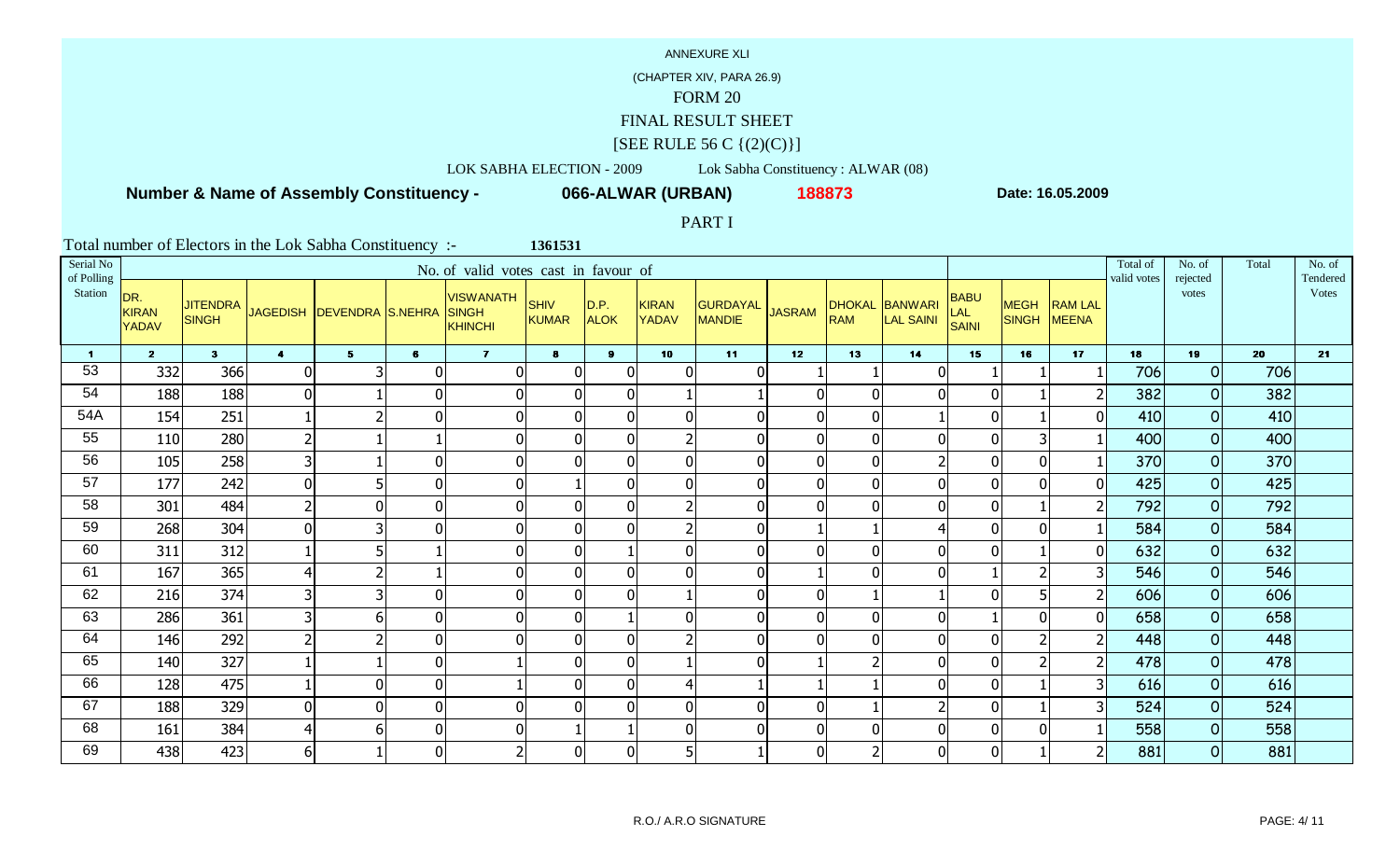## (CHAPTER XIV, PARA 26.9)

# FORM 20

### FINAL RESULT SHEET

### $[SEE \text{ RULE } 56 \text{ C } \{(2)(C)\}]$

## LOK SABHA ELECTION - 2009 Lok Sabha Constituency : ALWAR (08)

## **Number & Name of Assembly Constituency -**

**066-ALWAR (URBAN) <sup>188873</sup>**

**1361531**

**Date: 16.05.2009**

### PART I

| Serial No<br>of Polling |                                     |                                 |                      |                           |              | No. of valid votes cast in favour of             |                |                     |                       |                                  |               |                             |                             |                                    |                          |                                | Total of<br>valid votes | No. of<br>rejected | Total | No. of<br>Tendered |
|-------------------------|-------------------------------------|---------------------------------|----------------------|---------------------------|--------------|--------------------------------------------------|----------------|---------------------|-----------------------|----------------------------------|---------------|-----------------------------|-----------------------------|------------------------------------|--------------------------|--------------------------------|-------------------------|--------------------|-------|--------------------|
| Station                 | DR.<br><b>KIRAN</b><br><b>YADAV</b> | <b>JITENDRA</b><br><b>SINGH</b> |                      | JAGEDISH DEVENDRA S.NEHRA |              | VISWANATH SHIV<br><b>SINGH</b><br><b>KHINCHI</b> | KUMAR          | D.P.<br><b>ALOK</b> | KIRAN<br><b>YADAV</b> | <b>GURDAYAL</b><br><b>MANDIE</b> | <b>JASRAM</b> | <b>DHOKAL</b><br><b>RAM</b> | BANWARI<br><b>LAL SAINI</b> | <b>BABU</b><br>LAL<br><b>SAINI</b> | <b>MEGH</b><br>SINGH     | <b>RAM LAL</b><br><b>MEENA</b> |                         | votes              |       | <b>Votes</b>       |
| $\blacksquare$          | 2 <sub>2</sub>                      | 3 <sup>1</sup>                  | $\blacktriangleleft$ | 5 <sub>1</sub>            | $\mathbf{6}$ | $\mathbf{7}$                                     | $\bullet$      | 9 <sup>1</sup>      | 10                    | 11                               | 12            | 13                          | 14                          | 15                                 | 16                       | 17                             | 18                      | 19                 | 20    | 21                 |
| 70                      | 162                                 | 457                             |                      |                           | $\Omega$     | $\overline{0}$                                   | $\Omega$       | ∩                   |                       | $\Omega$                         |               |                             | $\Omega$                    | $\Omega$                           | $\mathbf 0$              |                                | 628                     | 0                  | 628   |                    |
| 71                      | 135                                 | 389                             |                      | $\overline{2}$            | $\Omega$     | $\mathbf 0$                                      | $\Omega$       |                     |                       |                                  |               | $\overline{0}$              | $\Omega$                    | $\Omega$                           | $\overline{\phantom{a}}$ |                                | 542                     | 0                  | 542   |                    |
| 72                      | 184                                 | 252                             |                      | $\overline{2}$            | U            | $\mathbf 0$                                      | $\Omega$       |                     |                       |                                  |               |                             |                             |                                    | $\mathbf{0}$             |                                | 445                     | $\overline{O}$     | 445   |                    |
| 73                      | 266                                 | 375                             |                      | $\boldsymbol{0}$          |              | $\boldsymbol{0}$                                 | U              |                     | $\overline{0}$        | $\overline{0}$                   |               | $\overline{0}$              |                             |                                    |                          |                                | 649                     | 0                  | 649   |                    |
| 74                      | 144                                 | 610                             | 6                    | $\mathbf 0$               |              | $\mathbf 0$                                      | $\overline{0}$ | ŋ                   | $\overline{0}$        | $\overline{2}$                   |               | $\overline{0}$              |                             |                                    | 9                        | 9                              | 786                     | 0                  | 786   |                    |
| 75                      | 157                                 | 538                             | 9                    | $\overline{2}$            |              | $\overline{2}$                                   | $\Omega$       |                     |                       | $\overline{2}$                   |               | 3                           |                             | $\Omega$                           | 7                        | 5                              | 729                     | 0                  | 729   |                    |
| 76                      | 352                                 | 410                             | $\overline{0}$       | 6                         | $\mathbf{0}$ | $\mathbf 0$                                      |                |                     |                       | $\overline{0}$                   |               | $\mathbf{0}$                | $\Omega$                    | $\Omega$                           |                          | 3                              | 775                     | $\overline{O}$     | 775   |                    |
| 77                      | 303                                 | 322                             | n                    | $\overline{2}$            | $\Omega$     | $\mathbf 0$                                      |                |                     |                       | $\mathbf 0$                      |               |                             |                             | $\mathbf{0}$                       |                          | 3 <sup>1</sup>                 | 637                     | $\overline{O}$     | 637   |                    |
| 78                      | 288                                 | 336                             |                      | $\overline{2}$            | $\Omega$     | $\mathbf 0$                                      | $\overline{0}$ | ∩                   | $\overline{0}$        |                                  |               | $\mathbf{0}$                | $\overline{0}$              | $\Omega$                           | $\mathbf 0$              | 8 <sup>1</sup>                 | 636                     | 0                  | 636   |                    |
| 79                      | 211                                 | 271                             |                      | $\overline{2}$            |              | $\mathbf 0$                                      | $\overline{0}$ |                     |                       | $\mathbf{0}$                     |               | $\overline{0}$              | $\Omega$                    | $\Omega$                           | $\mathbf{0}$             |                                | 494                     | 0                  | 494   |                    |
| 80                      | 268                                 | 378                             |                      | $\overline{0}$            | $\Omega$     | $\mathbf 0$                                      | $\Omega$       |                     | $\overline{2}$        |                                  |               | $\overline{0}$              |                             |                                    |                          |                                | 659                     | $\overline{O}$     | 659   |                    |
| 81                      | 101                                 | 352                             |                      | $\overline{2}$            | $\Omega$     | $\mathbf 0$                                      | $\overline{0}$ | O                   | $\overline{0}$        | $\mathbf 0$                      |               | $\mathbf{0}$                |                             |                                    |                          | 4                              | 470                     | 0                  | 470   |                    |
| 82                      | 106                                 | 219                             |                      | $\overline{0}$            |              | $\mathbf 0$                                      | $\overline{0}$ | U                   |                       | $\mathbf 0$                      |               | $\mathbf{0}$                | $\mathbf{0}$                | $\Omega$                           | $\mathbf 0$              | 01                             | 327                     | $\overline{O}$     | 327   |                    |
| 83                      | 299                                 | 332                             |                      | $\mathbf 0$               |              | $\mathbf 0$                                      | $\Omega$       | U                   |                       |                                  |               | $\mathbf{0}$                |                             |                                    |                          |                                | 644                     | 0                  | 644   |                    |
| 84                      | 176                                 | 281                             | $\Omega$             | $\mathbf 0$               | $\Omega$     | $\mathbf 0$                                      | $\Omega$       | $\Omega$            | $\overline{0}$        | $\Omega$                         |               | $\mathbf{0}$                | $\Omega$                    | $\Omega$                           |                          | 4                              | 462                     | $\overline{O}$     | 462   |                    |
| 85                      | 81                                  | 446                             |                      | 3                         | U            | $\mathbf 0$                                      |                |                     | $\overline{2}$        |                                  |               | 0                           |                             |                                    |                          |                                | 541                     | $\Omega$           | 541   |                    |
| 86                      | 215                                 | 493                             |                      | $\mathbf 0$               |              | $\mathbf 0$                                      |                | ŋ                   | $\overline{3}$        |                                  |               | $\overline{0}$              | $\Omega$                    |                                    | 5                        | 5 <sup>1</sup>                 | 733                     | $\overline{O}$     | 733   |                    |
| 87                      | 234                                 | 275                             | $\overline{0}$       |                           |              | $\mathbf 0$                                      | $\overline{0}$ | U                   | $\overline{0}$        | $\mathbf 0$                      |               | $\mathbf{0}$                | ΩI                          | $\Omega$                           | $\Omega$                 | N                              | 511                     | $\overline{O}$     | 511   |                    |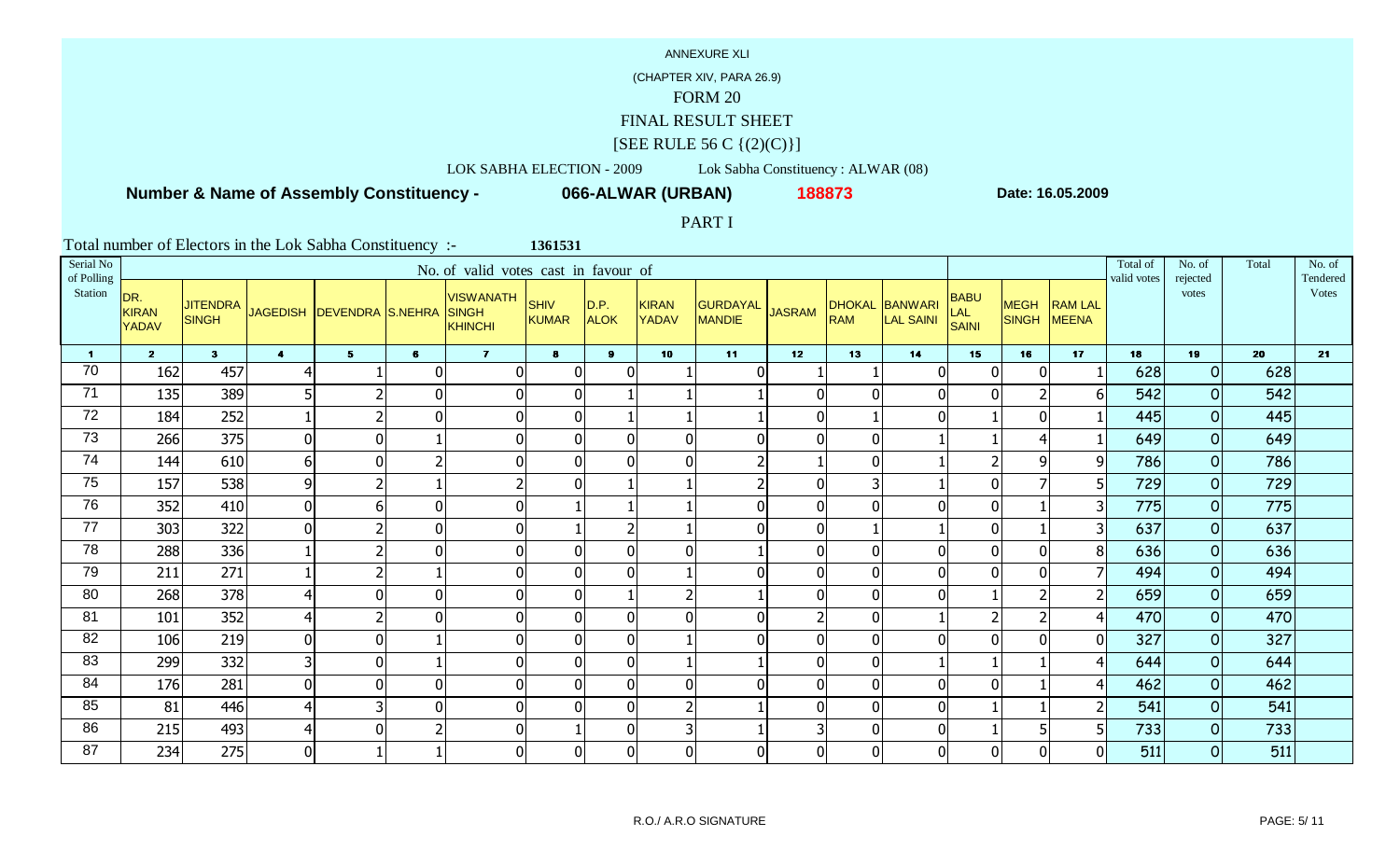## (CHAPTER XIV, PARA 26.9)

# FORM 20

### FINAL RESULT SHEET

### $[SEE \text{ RULE } 56 \text{ C } \{(2)(C)\}]$

# LOK SABHA ELECTION - 2009 Lok Sabha Constituency : ALWAR (08)

## **Number & Name of Assembly Constituency -**

**066-ALWAR (URBAN) <sup>188873</sup>**

**1361531**

**Date: 16.05.2009**

### PART I

| Serial No<br>of Polling |                              |                                 |                      |                           |                | No. of valid votes cast in favour of               |                      |                     |                       |                           |               |                |                             |                                    |                      |                         | Total of<br>valid votes | No. of<br>rejected | Total | No. of<br>Tendered |
|-------------------------|------------------------------|---------------------------------|----------------------|---------------------------|----------------|----------------------------------------------------|----------------------|---------------------|-----------------------|---------------------------|---------------|----------------|-----------------------------|------------------------------------|----------------------|-------------------------|-------------------------|--------------------|-------|--------------------|
| Station                 | DR.<br><b>KIRAN</b><br>YADAV | <b>JITENDRA</b><br><b>SINGH</b> |                      | JAGEDISH DEVENDRA S.NEHRA |                | <b>VISWANATH</b><br><b>SINGH</b><br><b>KHINCHI</b> | SHIV<br><b>KUMAR</b> | D.P.<br><b>ALOK</b> | KIRAN<br><b>YADAV</b> | GURDAYAL<br><b>MANDIE</b> | <b>JASRAM</b> | <b>RAM</b>     | DHOKAL BANWARI<br>LAL SAINI | <b>BABU</b><br><b>LAL</b><br>SAINI | <b>MEGH</b><br>SINGH | <b>RAM LAL</b><br>MEENA |                         | votes              |       | Votes              |
| $\mathbf 1$             | $\overline{2}$               | 3 <sup>1</sup>                  | $\blacktriangleleft$ | 5 <sub>1</sub>            | $6\phantom{1}$ | $\mathbf{7}$                                       | 8                    | 9                   | 10                    | 11                        | 12            | 13             | 14                          | 15                                 | 16                   | 17                      | 18                      | 19                 | 20    | 21                 |
| 88                      | 123                          | 224                             |                      | 0                         | $\Omega$       | $\Omega$                                           | $\Omega$             | n                   | $\overline{0}$        | $\overline{0}$            |               | $\mathbf{0}$   |                             | $\Omega$                           |                      |                         | 353                     | $\Omega$           | 353   |                    |
| 88A                     | 145                          | 321                             |                      | $\overline{0}$            | 0              | $\overline{0}$                                     | $\Omega$             | O                   | $\overline{0}$        | $\mathbf 0$               |               | $\mathbf 0$    |                             |                                    |                      | 61                      | 478                     | 0                  | 478   |                    |
| 89                      | 116                          | 288                             |                      | $\overline{2}$            | 01             | 0                                                  |                      |                     | $\overline{0}$        | $\mathbf{0}$              |               | $\overline{0}$ |                             |                                    | $\Omega$             |                         | 414                     | $\Omega$           | 414   |                    |
| 90                      | 241                          | 474                             |                      | 3                         | 01             | 0                                                  | $\Omega$             |                     | 7                     |                           |               | $\overline{0}$ |                             |                                    |                      |                         | 737                     | 0                  | 737   |                    |
| 91                      | 235                          | 568                             |                      | 8                         | $\overline{0}$ | $\overline{0}$                                     | $\Omega$             | O                   | $\overline{0}$        | 4                         |               | $\overline{0}$ |                             |                                    |                      |                         | 827                     | $\overline{O}$     | 827   |                    |
| 92                      | 83                           | 255                             |                      | 2 <sub>l</sub>            | $\overline{0}$ | $\overline{0}$                                     | $\overline{0}$       |                     | $\overline{0}$        | $\overline{0}$            |               | $\overline{0}$ |                             |                                    |                      |                         | 343                     | 0                  | 343   |                    |
| 93                      | 139                          | 368                             |                      | $\overline{\mathsf{3}}$   |                |                                                    |                      |                     |                       | $\mathbf 0$               |               |                | $\Omega$                    | $\Omega$                           | $\overline{2}$       |                         | 525                     | $\overline{O}$     | 525   |                    |
| 94                      | 234                          | 423                             |                      | $\overline{2}$            | ΩI             | $\overline{0}$                                     | $\Omega$             |                     |                       | $\mathbf 0$               |               | $\mathbf{0}$   |                             | $\overline{0}$                     | $\Omega$             |                         | 661                     | $\overline{O}$     | 661   |                    |
| 95                      | 186                          | 504                             |                      | 2                         | $\overline{0}$ |                                                    | $\Omega$             | O                   |                       | $\boldsymbol{0}$          |               |                |                             | $\Omega$                           |                      | 0                       | 700                     | 0                  | 700   |                    |
| 96                      | 182                          | 281                             |                      | $\overline{7}$            | 0              | $\overline{0}$                                     | $\Omega$             | $\Omega$            | $\overline{0}$        | $\mathbf 0$               |               | $\overline{0}$ |                             |                                    |                      |                         | 473                     | 0                  | 473   |                    |
| 97                      | 192                          | 332                             |                      | $\overline{2}$            | $\overline{0}$ | 0                                                  | $\Omega$             | ŋ                   |                       | $\overline{0}$            |               | $\overline{0}$ |                             |                                    |                      |                         | 537                     | $\overline{O}$     | 537   |                    |
| 98                      | 297                          | 376                             |                      | 3                         | $\overline{0}$ | 0                                                  |                      |                     |                       | $\mathbf 0$               |               |                |                             | $\mathbf{0}$                       | $\overline{0}$       | 5                       | 690                     | 0                  | 690   |                    |
| 99                      | 186                          | 200                             |                      | $\overline{0}$            | $\overline{0}$ | $\overline{0}$                                     | $\overline{0}$       | $\Omega$            |                       |                           |               | $\mathbf 0$    |                             | $\overline{0}$                     | $\overline{0}$       | $\overline{2}$          | 392                     | $\overline{O}$     | 392   |                    |
| 100                     | 126                          | 251                             |                      |                           | 0              | $\overline{0}$                                     | $\Omega$             |                     |                       | $\overline{0}$            |               | $\overline{0}$ |                             | $\mathbf{0}$                       |                      |                         | 380                     | 0                  | 380   |                    |
| 101                     | 203                          | 407                             |                      | $\overline{0}$            |                | 0                                                  | $\Omega$             | ∩                   | 3 <sup>1</sup>        | $\mathbf 0$               |               | $\mathbf{0}$   |                             | $\overline{0}$                     | 3                    | 2                       | 627                     | $\Omega$           | 627   |                    |
| 102                     | 284                          | 175                             |                      | 0                         |                | $\overline{0}$                                     |                      |                     | $\overline{0}$        | $\mathbf 0$               |               | $\mathbf{0}$   |                             | $\mathbf{0}$                       | $\Omega$             |                         | 463                     | $\Omega$           | 463   |                    |
| 103                     | 201                          | 249                             |                      | $\overline{9}$            | $\overline{0}$ |                                                    | $\Omega$             |                     | $\overline{0}$        | $\mathbf 0$               |               | $\overline{0}$ |                             | $\mathbf 0$                        |                      | $\Omega$                | 464                     | $\Omega$           | 464   |                    |
| 104                     | 360                          | 302                             |                      | $\overline{2}$            | $\overline{0}$ | $\overline{0}$                                     | $\overline{0}$       |                     | 3 <sup>1</sup>        | $\mathbf 0$               |               | $\overline{0}$ |                             | $\overline{0}$                     |                      |                         | 670                     | 0                  | 670   |                    |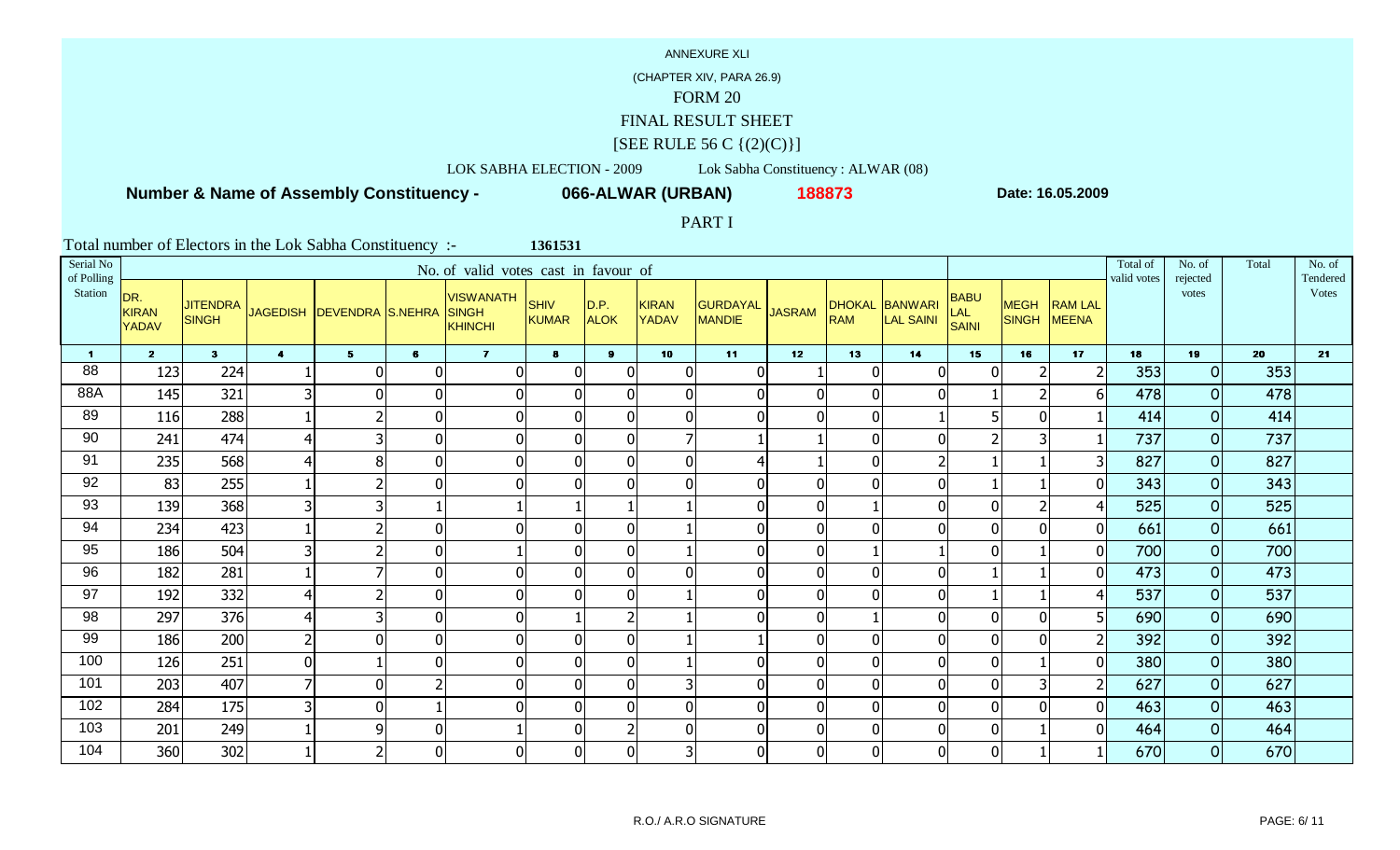## (CHAPTER XIV, PARA 26.9)

# FORM 20

### FINAL RESULT SHEET

### $[SEE \text{ RULE } 56 \text{ C } \{(2)(C)\}]$

# LOK SABHA ELECTION - 2009 Lok Sabha Constituency : ALWAR (08)

## **Number & Name of Assembly Constituency -**

**066-ALWAR (URBAN) <sup>188873</sup>**

**1361531**

**Date: 16.05.2009**

### PART I

| Serial No<br>of Polling |                                     |                                 |                      |                           |              | No. of valid votes cast in favour of               |                |                     |                       |                           |               |                             |                      |                             |                      |                                | Total of<br>valid votes | No. of<br>rejected | Total | No. of<br>Tendered |
|-------------------------|-------------------------------------|---------------------------------|----------------------|---------------------------|--------------|----------------------------------------------------|----------------|---------------------|-----------------------|---------------------------|---------------|-----------------------------|----------------------|-----------------------------|----------------------|--------------------------------|-------------------------|--------------------|-------|--------------------|
| Station                 | DR.<br><b>KIRAN</b><br><b>YADAV</b> | <b>JITENDRA</b><br><b>SINGH</b> |                      | JAGEDISH DEVENDRA S.NEHRA |              | <b>VISWANATH</b><br><b>SINGH</b><br><b>KHINCHI</b> | SHIV<br>KUMAR  | D.P.<br><b>ALOK</b> | KIRAN<br><b>YADAV</b> | GURDAYAL<br><b>MANDIE</b> | <b>JASRAM</b> | <b>DHOKAL</b><br><b>RAM</b> | BANWARI<br>LAL SAINI | <b>BABU</b><br>LAL<br>SAINI | <b>MEGH</b><br>SINGH | <b>RAM LAL</b><br><b>MEENA</b> |                         | votes              |       | <b>Votes</b>       |
| $\blacksquare$          | 2 <sup>1</sup>                      | 3 <sup>1</sup>                  | $\blacktriangleleft$ | 5 <sub>5</sub>            | $\mathbf{6}$ | $\mathbf{7}$                                       | $\bullet$      | $\mathbf{9}$        | 10                    | 11                        | 12            | 13                          | 14                   | 15                          | 16                   | 17                             | 18                      | 19                 | 20    | 21                 |
| 105                     | 409                                 | 394                             |                      | 3                         | $\Omega$     | $\mathbf 0$                                        | $\Omega$       | $\Omega$            |                       |                           |               | $\overline{2}$              | $\mathbf{0}$         |                             | 3                    |                                | 817                     | $\overline{O}$     | 817   |                    |
| 106                     | 213                                 | 220                             |                      | 4                         | $\Omega$     | $\mathbf 0$                                        | $\overline{0}$ |                     |                       |                           |               | $\mathbf{0}$                | $\Omega$             | $\Omega$                    | $\mathbf{0}$         | 3                              | 443                     | 0                  | 443   |                    |
| 107                     | 172                                 | 260                             |                      | $\mathbf 0$               | $\Omega$     | $\mathbf 0$                                        | $\overline{0}$ | O                   | $\overline{2}$        |                           |               |                             |                      | $\Omega$                    | $\mathcal{I}$        |                                | 444                     | $\overline{O}$     | 444   |                    |
| 108                     | 312                                 | 391                             |                      | $\overline{2}$            | $\Omega$     | $\mathbf 0$                                        | $\mathbf 0$    |                     |                       |                           |               |                             |                      |                             |                      | 91                             | 729                     | 0                  | 729   |                    |
| 109                     | 250                                 | 282                             |                      | $\overline{0}$            |              | $\mathbf 0$                                        | $\overline{0}$ | $\Omega$            | 3 <sup>1</sup>        |                           |               |                             | $\mathbf 0$          | $\mathbf{0}$                | 3                    |                                | 549                     | 0                  | 549   |                    |
| 110                     | 194                                 | 240                             |                      |                           | $\Omega$     |                                                    | $\overline{0}$ |                     | $\overline{0}$        | $\mathbf{0}$              |               | $\overline{0}$              | $\mathbf{0}$         | $\overline{0}$              |                      |                                | 438                     | 0                  | 438   |                    |
| 111                     | 184                                 | 340                             |                      | $\overline{0}$            |              |                                                    | <u>ົ</u>       | n                   | 0                     |                           |               | $\Omega$                    | $\mathbf{0}$         | $\Omega$                    | $\mathbf{0}$         | 0                              | 534                     | $\overline{O}$     | 534   |                    |
| 112                     | 223                                 | 447                             |                      | $\overline{0}$            | $\Omega$     | $\mathbf 0$                                        | $\Omega$       |                     | 3 <sup>1</sup>        | $\mathbf 0$               |               |                             |                      |                             |                      |                                | 696                     | 0                  | 696   |                    |
| 113                     | 188                                 | 341                             |                      | 4                         | $\Omega$     | $\boldsymbol{0}$                                   | $\overline{0}$ | $\Omega$            | 0                     | $\mathbf 0$               |               | $\overline{0}$              |                      |                             | $\mathbf 0$          | 31                             | 545                     | 0                  | 545   |                    |
| 114                     | 187                                 | 379                             |                      | $\overline{0}$            | $\Omega$     | $\mathbf 0$                                        |                | 0                   | $\overline{0}$        | $\overline{0}$            |               | $\overline{0}$              | $\Omega$             | $\Omega$                    | $\Omega$             |                                | 568                     | 0                  | 568   |                    |
| 115                     | 142                                 | 327                             |                      |                           |              | $\mathbf 0$                                        |                | ŋ                   | 3 <sup>1</sup>        | $\mathbf{0}$              |               | $\overline{0}$              |                      | $\Omega$                    |                      |                                | 483                     | $\overline{O}$     | 483   |                    |
| 116                     | 232                                 | 330                             |                      | $\overline{2}$            |              | $\mathbf 0$                                        | $\mathbf{0}$   |                     | $\overline{0}$        |                           |               | $\overline{0}$              |                      | $\Omega$                    | $\mathbf 0$          |                                | 571                     | 0                  | 571   |                    |
| 117                     | 143                                 | 291                             |                      | 3                         | $\Omega$     | $\mathbf 0$                                        | $\overline{0}$ | 0                   |                       |                           |               | $\mathbf{0}$                |                      | $\Omega$                    |                      |                                | 445                     | $\overline{O}$     | 445   |                    |
| 118                     | 133                                 | 363                             |                      | $\overline{0}$            | ΩI           | $\mathbf 0$                                        | $\overline{0}$ | U                   | $\overline{0}$        | $\overline{0}$            |               | $\mathbf{0}$                | $\Omega$             | $\Omega$                    |                      |                                | 500                     | 0                  | 500   |                    |
| 119                     | 244                                 | 335                             |                      | $\overline{2}$            | $\Omega$     | $\mathbf 0$                                        | $\Omega$       | $\Omega$            |                       | $\mathbf 0$               |               | $\mathbf{0}$                | $\overline{2}$       | $\Omega$                    |                      | 4                              | 591                     | $\overline{O}$     | 591   |                    |
| 120                     | 305                                 | 294                             |                      |                           | $\Omega$     | $\overline{0}$                                     | U              |                     |                       | $\mathbf 0$               |               |                             |                      |                             |                      |                                | 610                     | $\overline{O}$     | 610   |                    |
| 121                     | 97                                  | 432                             |                      | $\overline{2}$            | $\Omega$     | $\overline{2}$                                     | $\mathbf 0$    |                     | $\overline{0}$        |                           |               | $\overline{2}$              | $\mathbf{0}$         | $\Omega$                    | 8                    | 6 <sup>1</sup>                 | 556                     | 0                  | 556   |                    |
| 122                     | 121                                 | 388                             | 2                    |                           |              | $\mathbf 0$                                        | $\overline{0}$ | U                   | $\overline{0}$        | $\mathbf 0$               |               | $\mathbf{0}$                | $\Omega$             | $\overline{0}$              | 4                    | 6 <sup>1</sup>                 | 523                     | 0                  | 523   |                    |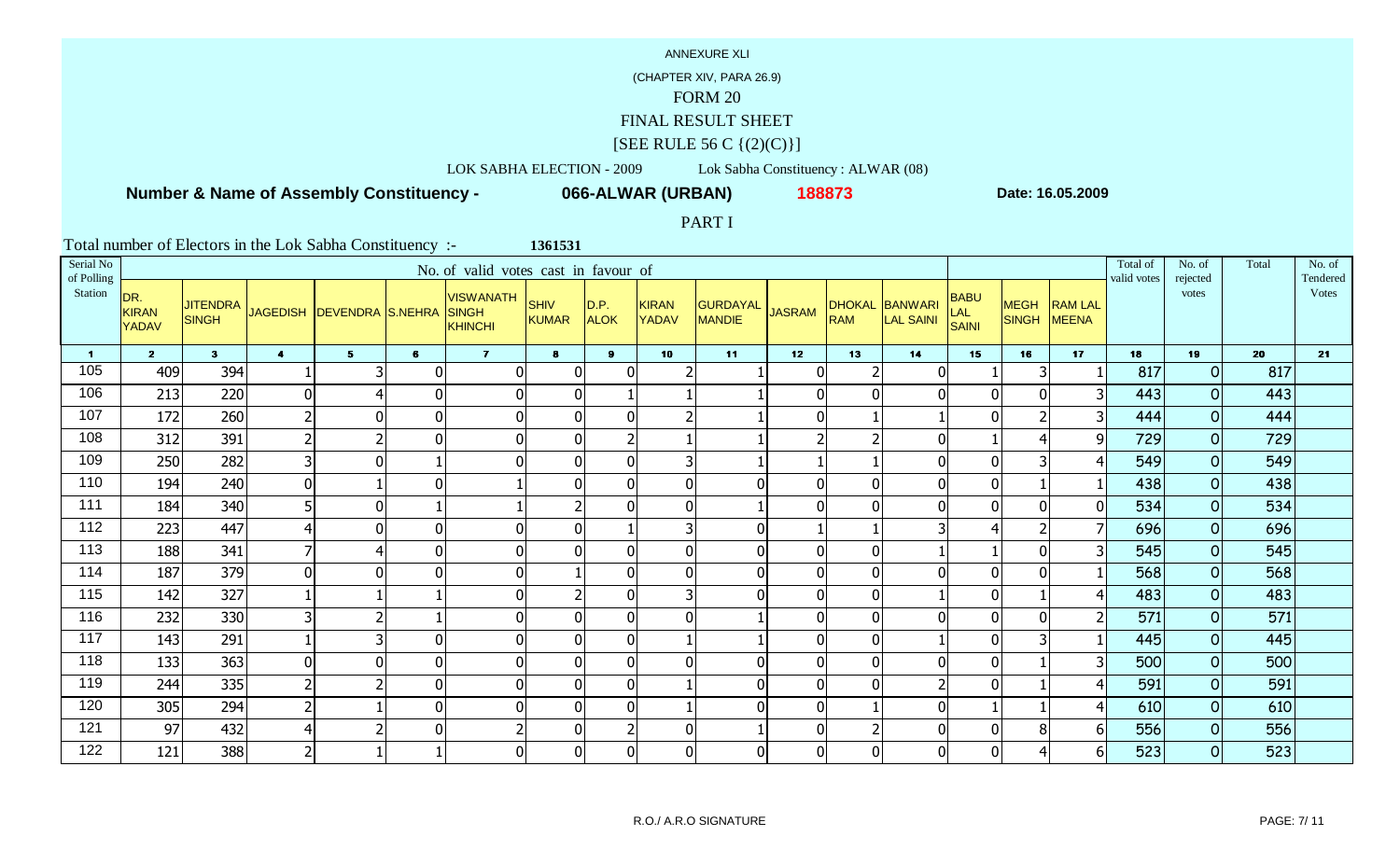## (CHAPTER XIV, PARA 26.9)

# FORM 20

### FINAL RESULT SHEET

### $[SEE \text{ RULE } 56 \text{ C } \{(2)(C)\}]$

# LOK SABHA ELECTION - 2009 Lok Sabha Constituency : ALWAR (08)

## **Number & Name of Assembly Constituency -**

**066-ALWAR (URBAN) <sup>188873</sup>**

**1361531**

**Date: 16.05.2009**

### PART I

| Serial No<br>of Polling |                                     |                                 |                  |                           |                | No. of valid votes cast in favour of               |               |                     |                              |                                  |                 |            |                             |                                           |                             |                         | Total of<br>valid votes | No. of<br>rejected  | Total | No. of<br>Tendered |
|-------------------------|-------------------------------------|---------------------------------|------------------|---------------------------|----------------|----------------------------------------------------|---------------|---------------------|------------------------------|----------------------------------|-----------------|------------|-----------------------------|-------------------------------------------|-----------------------------|-------------------------|-------------------------|---------------------|-------|--------------------|
| Station                 | DR.<br><b>KIRAN</b><br><b>YADAV</b> | <b>JITENDRA</b><br><b>SINGH</b> |                  | JAGEDISH DEVENDRA S.NEHRA |                | <b>VISWANATH</b><br><b>SINGH</b><br><b>KHINCHI</b> | SHIV<br>KUMAR | D.P.<br><b>ALOK</b> | <b>KIRAN</b><br><b>YADAV</b> | <b>GURDAYAL</b><br><b>MANDIE</b> | <b>JASRAM</b>   | <b>RAM</b> | DHOKAL BANWARI<br>LAL SAINI | <b>BABU</b><br><b>LAL</b><br><b>SAINI</b> | <b>MEGH</b><br><b>SINGH</b> | <b>RAM LAL</b><br>MEENA |                         | votes               |       | Votes              |
| $\blacktriangleleft$    | 2 <sub>2</sub>                      | 3 <sup>1</sup>                  | $\blacktriangle$ | 5 <sup>5</sup>            | $6\phantom{1}$ | $\overline{7}$                                     | 8             | $\mathbf{9}$        | 10 <sub>1</sub>              | 11                               | 12 <sub>2</sub> | 13         | 14                          | 15                                        | 16                          | 17                      | 18                      | 19                  | 20    | 21                 |
| 123                     | 150                                 | 642                             | 9                | $\mathbf{r}$              |                | $\mathbf{0}$                                       | 0             | $\Omega$            |                              | 0                                |                 |            |                             |                                           | 10                          | 14                      | 835                     | 0                   | 835   |                    |
| 124                     | 84                                  | 334                             | 8                | $\overline{2}$            |                | 01                                                 |               | $\Omega$            | $\overline{0}$               |                                  | $\overline{0}$  |            | $\Omega$                    |                                           | $\Omega$                    |                         | 429                     | $\overline{O}$      | 429   |                    |
| 125                     | 185                                 | 410                             | 2                |                           |                | $\mathbf 0$                                        |               |                     | $\mathbf 0$                  |                                  | $\overline{0}$  |            | $\Omega$                    |                                           |                             |                         | 611                     | $\mathbf 0$         | 611   |                    |
| 126                     | 208                                 | 300                             | $\overline{0}$   |                           |                | 0                                                  |               |                     |                              |                                  | $\mathbf{0}$    |            | $\Omega$                    |                                           |                             |                         | 514                     | 0                   | 514   |                    |
| 127                     | 233                                 | 318                             | 0                | 3                         |                | $\overline{0}$                                     |               | ŋ                   |                              | 0                                | $\overline{0}$  |            | $\Omega$                    |                                           |                             |                         | 558                     | $\overline{O}$      | 558   |                    |
| 128                     | 175                                 | 227                             | 2 <sup>1</sup>   | $\overline{0}$            |                | $\overline{0}$                                     |               |                     | $\overline{0}$               | $\overline{0}$                   | $\overline{0}$  |            | $\Omega$                    |                                           | $\Omega$                    |                         | 415                     | $\overline{O}$      | 415   |                    |
| 129                     | 292                                 | 419                             | 0                | 6                         |                | $\overline{0}$                                     | $\Omega$      | O                   | $\overline{2}$               | $\Omega$                         | $\overline{0}$  | U          |                             |                                           | $\Omega$                    |                         | 725                     | $\overline{O}$      | 725   |                    |
| 130                     | 188                                 | 285                             | $\overline{0}$   | 3                         |                | $\overline{0}$                                     |               |                     | h                            | $\Omega$                         | $\overline{0}$  |            | $\Omega$                    |                                           |                             |                         | 482                     | $\overline{O}$      | 482   |                    |
| 131                     | 200                                 | 452                             | 0                | $\mathbf 0$               |                | $\overline{0}$                                     |               | $\Omega$            |                              | $\mathbf 0$                      | $\overline{0}$  |            | 4                           |                                           |                             |                         | 671                     | $\overline{0}$      | 671   |                    |
| 132                     | 67                                  | 395                             |                  | $\overline{0}$            |                | $\overline{0}$                                     |               |                     |                              |                                  | $\overline{0}$  |            | $\Omega$                    |                                           |                             |                         | 470                     | $\overline{O}$      | 470   |                    |
| 133                     | 177                                 | 279                             | 0                | 3                         |                | $\mathbf 0$                                        | U             |                     |                              | 6                                |                 |            | $\Omega$                    |                                           | $\Omega$                    |                         | 467                     | $\overline{O}$      | 467   |                    |
| 134                     | 183                                 | 197                             | $\overline{0}$   | 11                        |                | $\overline{0}$                                     |               |                     | $\mathbf 0$                  | $\Omega$                         | $\overline{0}$  |            | $\Omega$                    |                                           | O                           |                         | 393                     | 0                   | 393   |                    |
| 135                     | 240                                 | 290                             |                  | $\overline{0}$            |                | $\overline{0}$                                     | 0             |                     | $\mathbf 0$                  | O                                | $\overline{0}$  |            |                             |                                           |                             |                         | 539                     | $\overline{0}$      | 539   |                    |
| 136                     | 158                                 | 336                             | 0                |                           |                | 0                                                  |               |                     | C.                           |                                  | $\overline{0}$  |            | $\Omega$                    |                                           |                             |                         | 506                     | $\overline{0}$      | 506   |                    |
| 137                     | 104                                 | 482                             | 71               | $\overline{0}$            |                | $\mathbf 0$                                        | U             |                     | 3                            |                                  |                 |            | $\Omega$                    |                                           |                             |                         | 614                     | $\mathsf{O}\xspace$ | 614   |                    |
| 138                     | 333                                 | 490                             |                  |                           |                | 0                                                  |               |                     |                              |                                  | 0               |            | O                           |                                           |                             |                         | 829                     | $\overline{O}$      | 829   |                    |
| 139                     | 310                                 | 446                             | 2                |                           |                | $\overline{2}$                                     |               |                     |                              | $\mathbf 0$                      |                 |            |                             |                                           | 8                           | 5                       | 787                     | $\overline{0}$      | 787   |                    |
| 140                     | 261                                 | 365                             | $\overline{0}$   | $\overline{2}$            |                |                                                    | ΩI            |                     | $\overline{2}$               | $\overline{0}$                   | $\overline{0}$  |            | $\Omega$                    |                                           | $\Omega$                    |                         | 634                     | $\overline{O}$      | 634   |                    |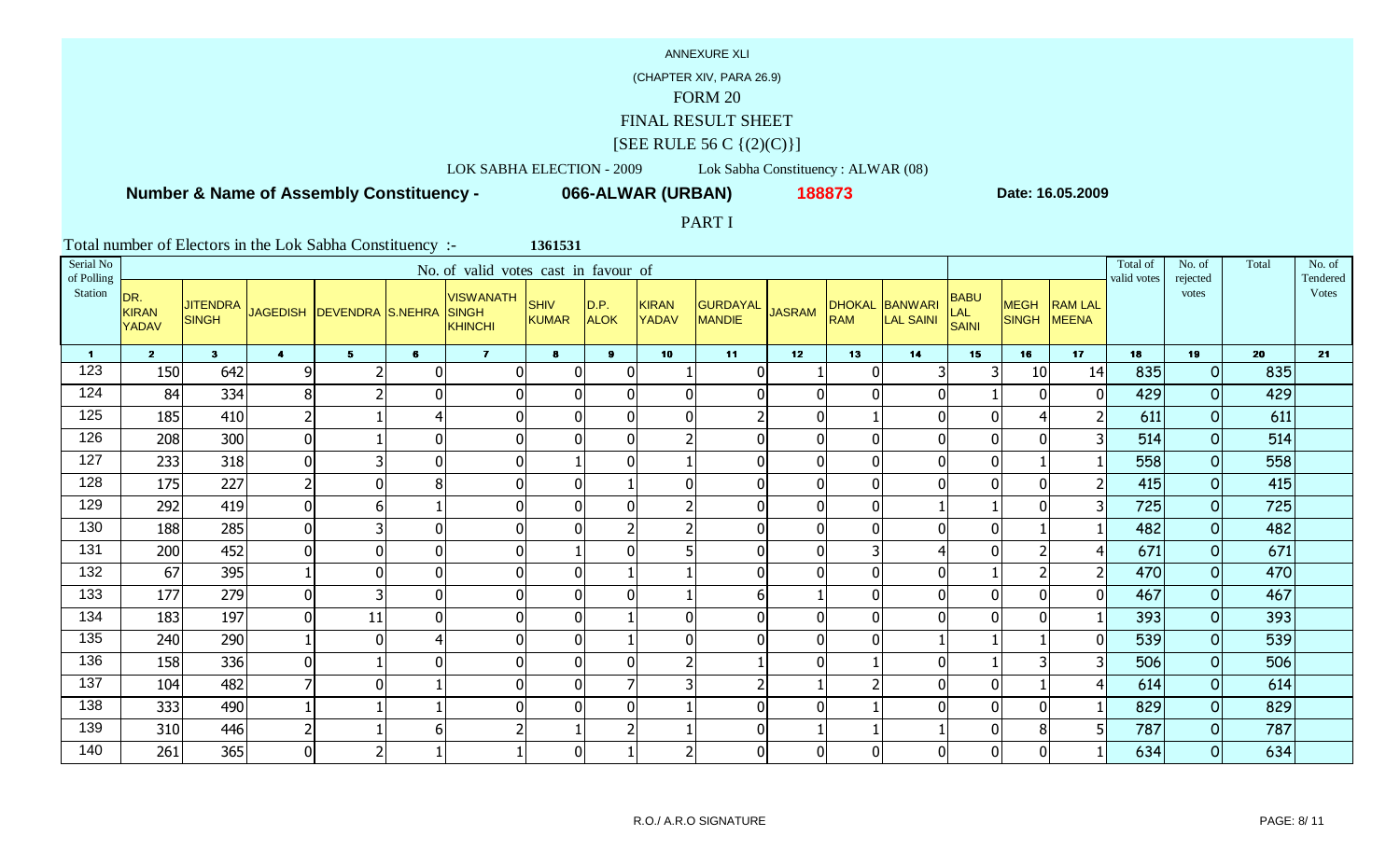## (CHAPTER XIV, PARA 26.9)

# FORM 20

### FINAL RESULT SHEET

### $[SEE \text{ RULE } 56 \text{ C } \{(2)(C)\}]$

## LOK SABHA ELECTION - 2009 Lok Sabha Constituency : ALWAR (08)

## **Number & Name of Assembly Constituency -**

**066-ALWAR (URBAN) <sup>188873</sup>**

**1361531**

**Date: 16.05.2009**

### PART I

| Serial No<br>of Polling |                                     |                                 |                      |                           |                | No. of valid votes cast in favour of        |                      |                     |                              |                           |               |                |                             |                             |                      |                                | Total of<br>valid votes | No. of<br>rejected | Total | No. of<br>Tendered |
|-------------------------|-------------------------------------|---------------------------------|----------------------|---------------------------|----------------|---------------------------------------------|----------------------|---------------------|------------------------------|---------------------------|---------------|----------------|-----------------------------|-----------------------------|----------------------|--------------------------------|-------------------------|--------------------|-------|--------------------|
| Station                 | DR.<br><b>KIRAN</b><br><b>YADAV</b> | <b>JITENDRA</b><br><b>SINGH</b> |                      | JAGEDISH DEVENDRA S.NEHRA |                | <b>VISWANATH</b><br><b>SINGH</b><br>KHINCHI | SHIV<br><b>KUMAR</b> | D.P.<br><b>ALOK</b> | <b>KIRAN</b><br><b>YADAV</b> | GURDAYAL<br><b>MANDIE</b> | <b>JASRAM</b> | <b>RAM</b>     | DHOKAL BANWARI<br>LAL SAINI | <b>BABU</b><br>LAL<br>SAINI | <b>MEGH</b><br>SINGH | <b>RAM LAL</b><br><b>MEENA</b> |                         | votes              |       | <b>Votes</b>       |
| $\blacksquare$          | 2 <sup>7</sup>                      | 3 <sup>1</sup>                  | $\blacktriangleleft$ | 5 <sub>1</sub>            | $6\phantom{1}$ | $\overline{7}$                              | 8                    | 9 <sup>1</sup>      | 10                           | 11                        | 12            | 13             | 14                          | 15                          | 16                   | 17                             | 18                      | 19                 | 20    | 21                 |
| 141                     | 152                                 | 261                             | 31                   | $\overline{0}$            |                | 0                                           | $\Omega$             | ∩                   | $\Omega$                     | $\Omega$                  |               | $\Omega$       |                             |                             |                      |                                | 419                     | $\Omega$           | 419   |                    |
| 142                     | 125                                 | 324                             |                      | 31                        |                |                                             | $\Omega$             | $\Omega$            |                              |                           |               | $\mathbf{0}$   | $\Omega$                    | $\Omega$                    |                      | 3 <sup>l</sup>                 | 462                     | 0                  | 462   |                    |
| 143                     | 22                                  | 298                             | 3 <sup>1</sup>       | $\overline{0}$            |                | $\overline{0}$                              | $\Omega$             |                     | $\mathbf 0$                  | $\overline{0}$            |               | $\overline{0}$ | $\Omega$                    |                             |                      |                                | 330                     | 0                  | 330   |                    |
| 144                     | 221                                 | 311                             |                      | $\overline{0}$            |                | $\overline{0}$                              | O                    |                     |                              | $\mathbf 0$               |               | $\overline{0}$ |                             | $\mathbf{0}$                | $\Omega$             |                                | 535                     | 0                  | 535   |                    |
| 145                     | 216                                 | 511                             | $\overline{2}$       | $\overline{2}$            |                | $\overline{0}$                              | $\Omega$             |                     | $\overline{0}$               | $\Omega$                  |               | $\overline{0}$ | $\Omega$                    | $\Omega$                    | $\mathbf{0}$         | ΩI                             | 736                     | 0                  | 736   |                    |
| 146                     | 235                                 | 500                             | 5 <sup>1</sup>       | $\overline{2}$            |                | $\overline{0}$                              | $\Omega$             |                     |                              | $\overline{0}$            |               |                |                             | $\mathfrak{p}$              | $\mathbf{0}$         | 3 <sup>1</sup>                 | 754                     | 0                  | 754   |                    |
| 147                     | 117                                 | 272                             | $\overline{4}$       | 4 <sup>1</sup>            |                | 0                                           | $\Omega$             |                     |                              | $\overline{0}$            |               |                |                             |                             | $\mathbf{0}$         | $\overline{\mathsf{3}}$        | 405                     | $\overline{O}$     | 405   |                    |
| 148                     | 195                                 | 242                             | 3 <sup>1</sup>       | $\overline{0}$            |                | $\overline{0}$                              | $\Omega$             |                     | $\mathbf 0$                  | $\overline{0}$            |               |                | $\Omega$                    | $\mathbf{0}$                |                      |                                | 443                     | 0                  | 443   |                    |
| 149                     | 35                                  | 402                             | 6 <sup>1</sup>       | $\overline{2}$            |                | 1                                           | $\overline{0}$       |                     | $\overline{0}$               |                           |               | 2              | $\Omega$                    |                             | 8                    | 61                             | 466                     | 0                  | 466   |                    |
| 150                     | 80                                  | 175                             | $\overline{2}$       | $\overline{0}$            |                | $\overline{0}$                              | $\overline{0}$       | $\Omega$            |                              | $\Omega$                  |               | $\overline{0}$ | $\Omega$                    | $\overline{0}$              |                      | ΩI                             | 262                     | 0                  | 262   |                    |
| 151                     | 200                                 | 248                             |                      |                           |                | 0                                           | $\Omega$             | $\Omega$            |                              | $\mathbf{0}$              |               | $\mathbf 0$    |                             | $\Omega$                    |                      | 8                              | 461                     | $\overline{O}$     | 461   |                    |
| 151A                    | 124                                 | 235                             |                      | $\overline{0}$            |                | $\overline{0}$                              | $\Omega$             |                     |                              |                           |               | $\mathbf{0}$   |                             | $\mathbf 0$                 | $\mathbf{0}$         |                                | 364                     | 0                  | 364   |                    |
| 152                     | 125                                 | 134                             | $\overline{2}$       | $\overline{0}$            |                | $\overline{0}$                              | $\Omega$             | n                   | $\mathcal{D}$                | $\overline{0}$            |               | $\mathbf{0}$   | $\overline{0}$              | $\Omega$                    | 0                    | $\mathsf{2}$                   | 265                     | $\overline{O}$     | 265   |                    |
| 152A                    | 60                                  | 459                             |                      | 0                         |                | $\overline{0}$                              | $\Omega$             |                     | $\overline{0}$               | $\overline{0}$            |               | $\overline{0}$ |                             | $\mathbf{0}$                | $\mathbf{0}$         | ΩI                             | 520                     | 0                  | 520   |                    |
| 153                     | 246                                 | 457                             | 3 <sup>1</sup>       | $\overline{0}$            |                |                                             | $\Omega$             | $\Omega$            |                              | $\overline{0}$            |               | $\overline{0}$ | $\Omega$                    | $\Omega$                    |                      | $\mathsf{2}$                   | 714                     | $\overline{O}$     | 714   |                    |
| 154                     | 135                                 | 204                             | $\mathbf 0$          | 31                        |                | 0                                           | U                    |                     | $\Omega$                     | $\overline{0}$            |               | 0              |                             | $\Omega$                    |                      |                                | 348                     | 0                  | 348   |                    |
| 155                     | 154                                 | 170                             | 3 <sup>1</sup>       |                           |                |                                             | $\Omega$             |                     |                              | $\overline{0}$            |               | $\overline{0}$ | $\Omega$                    |                             |                      | $\overline{\mathsf{3}}$        | 338                     | $\overline{O}$     | 338   |                    |
| 156                     | 149                                 | 265                             | 3 <sup>1</sup>       |                           |                | $\overline{0}$                              | $\overline{0}$       |                     | 4                            | $\overline{0}$            |               |                |                             |                             |                      | 2                              | 434                     | 0                  | 434   |                    |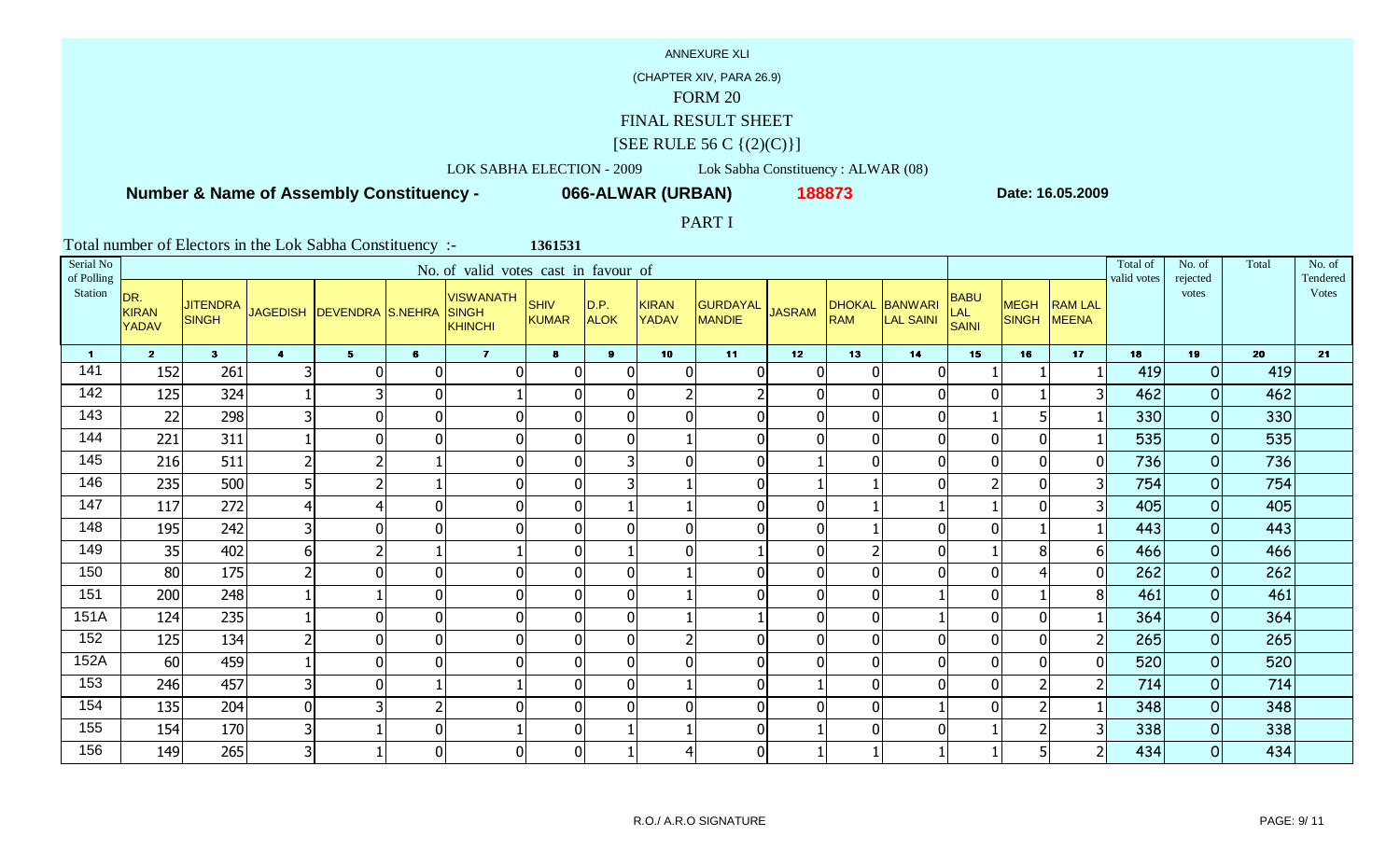## (CHAPTER XIV, PARA 26.9)

# FORM 20

### FINAL RESULT SHEET

### $[SEE \text{ RULE } 56 \text{ C } \{(2)(C)\}]$

# LOK SABHA ELECTION - 2009 Lok Sabha Constituency : ALWAR (08)

## **Number & Name of Assembly Constituency -**

**066-ALWAR (URBAN) <sup>188873</sup>**

**1361531**

**Date: 16.05.2009**

### PART I

| Serial No<br>of Polling |                                     |                                 |                |                           |                | No. of valid votes cast in favour of        |                      |                     |                       |                                  |               |                |                             |                                    |                      |                         | Total of<br>valid votes | No. of<br>rejected | Total | No. of<br>Tendered |
|-------------------------|-------------------------------------|---------------------------------|----------------|---------------------------|----------------|---------------------------------------------|----------------------|---------------------|-----------------------|----------------------------------|---------------|----------------|-----------------------------|------------------------------------|----------------------|-------------------------|-------------------------|--------------------|-------|--------------------|
| Station                 | DR.<br><b>KIRAN</b><br><b>YADAV</b> | <b>JITENDRA</b><br><b>SINGH</b> |                | JAGEDISH DEVENDRA S.NEHRA |                | <b>VISWANATH</b><br>SINGH<br><b>KHINCHI</b> | SHIV<br><b>KUMAR</b> | D.P.<br><b>ALOK</b> | KIRAN<br><b>YADAV</b> | <b>GURDAYAL</b><br><b>MANDIE</b> | <b>JASRAM</b> | <b>RAM</b>     | DHOKAL BANWARI<br>LAL SAINI | <b>BABU</b><br><b>LAL</b><br>SAINI | <b>MEGH</b><br>SINGH | <b>RAM LAL</b><br>MEENA |                         | votes              |       | <b>Votes</b>       |
| $\blacksquare$          | $\overline{2}$                      | 3 <sup>1</sup>                  | $\overline{4}$ | 5 <sub>1</sub>            | 6              | $\mathbf{7}$                                | $\bullet$            | 9 <sup>1</sup>      | 10                    | 11                               | 12            | 13             | 14                          | 15                                 | 16                   | 17                      | 18                      | 19                 | 20    | 21                 |
| 157                     | 184                                 | 402                             | 8              | 0                         |                | $\overline{2}$                              | $\Omega$             |                     | $\overline{0}$        |                                  |               | $\overline{0}$ |                             | 0                                  |                      | 8                       | 612                     | $\Omega$           | 612   |                    |
| 158                     | 170                                 | 325                             |                |                           | 0              | $\overline{0}$                              | $\Omega$             |                     | $\overline{4}$        | 3                                |               |                |                             | $\mathbf{0}$                       |                      |                         | 515                     | 0                  | 515   |                    |
| 159                     | 93                                  | 410                             | 8              | $\overline{2}$            | $\overline{0}$ | 0                                           | $\Omega$             |                     | 3 <sup>l</sup>        | $\mathbf 0$                      |               |                |                             | $\Omega$                           |                      |                         | 531                     | $\Omega$           | 531   |                    |
| 160                     | 19                                  | 830                             |                | $\mathbf 0$               | $\overline{0}$ | $\overline{2}$                              |                      |                     | $\overline{0}$        | $\mathbf 0$                      |               | $\mathbf{0}$   |                             |                                    | $\mathbf{0}$         |                         | 855                     | 0                  | 855   |                    |
| 160A                    | 329                                 | 400                             |                | $\overline{2}$            |                | 0                                           | $\Omega$             |                     | $\overline{2}$        |                                  |               |                |                             | $\Omega$                           | $\mathbf 0$          |                         | 741                     | $\overline{O}$     | 741   |                    |
| 161                     | 188                                 | 344                             | $\Omega$       | $\overline{3}$            | 0              | $\overline{0}$                              | $\overline{0}$       |                     |                       | $\overline{0}$                   |               | $\overline{0}$ |                             | $\overline{0}$                     | $\overline{0}$       | 2                       | 538                     | 0                  | 538   |                    |
| 161A                    | 80                                  | 223                             |                | 3                         | $\overline{0}$ | 0                                           | $\Omega$             | ∩                   | $\overline{0}$        | $\mathbf 0$                      |               | $\overline{0}$ |                             | $\Omega$                           | $\mathbf 0$          | $\Omega$                | 308                     | $\overline{O}$     | 308   |                    |
| 162                     | 218                                 | 389                             |                | 5 <sup>1</sup>            | $\overline{0}$ | 0                                           |                      |                     | $\overline{0}$        | $\mathbf 0$                      |               | $\mathbf{0}$   |                             | $\overline{0}$                     |                      |                         | 617                     | $\overline{O}$     | 617   |                    |
| 163                     | 195                                 | 491                             |                | 3                         | $\overline{0}$ | 6                                           |                      | ŋ                   | 0                     | $\mathbf 0$                      |               |                |                             | $\overline{0}$                     |                      | 5                       | 711                     | $\overline{O}$     | 711   |                    |
| 164                     | 156                                 | 459                             |                |                           | 0              | 0                                           |                      |                     | $\overline{0}$        | $\overline{0}$                   |               | $\overline{0}$ |                             | $\mathbf{0}$                       |                      |                         | 622                     | 0                  | 622   |                    |
| 165                     | 181                                 | 424                             |                | 3                         | 0              | 0                                           | $\Omega$             | ∩                   | $\overline{0}$        | $\mathbf 0$                      |               |                |                             |                                    | $\overline{0}$       |                         | 614                     | $\overline{O}$     | 614   |                    |
| 166                     | 203                                 | 347                             |                | 7                         | 0l             | $\overline{0}$                              |                      |                     |                       | 3                                |               | $\mathbf 0$    |                             |                                    | $\mathbf 0$          |                         | 562                     | 0                  | 562   |                    |
| 167                     | 348                                 | 474                             |                | 4                         |                | $\overline{0}$                              | $\mathbf{0}$         |                     |                       |                                  |               | $\overline{0}$ |                             |                                    |                      | 2                       | 836                     | $\overline{O}$     | 836   |                    |
| 168                     | 283                                 | 427                             |                | $\overline{0}$            |                | $\overline{0}$                              |                      |                     | $\overline{0}$        | $\overline{0}$                   |               | $\mathbf{0}$   |                             | $\mathbf{0}$                       |                      |                         | 718                     | 0                  | 718   |                    |
| 169                     | 199                                 | 407                             |                | 2                         | $\overline{0}$ | 0                                           | $\Omega$             | ∩                   | $\overline{0}$        |                                  |               | $\mathbf{0}$   |                             | $\Omega$                           | 3                    | 5                       | 620                     | $\overline{O}$     | 620   |                    |
| 170                     | 108                                 | 400                             | 6              | 0                         |                | $\overline{0}$                              |                      |                     | $\overline{4}$        | $\overline{0}$                   |               |                |                             |                                    |                      |                         | 535                     | $\Omega$           | 535   |                    |
| 171                     | 21                                  | 409                             |                | 0                         | $\overline{0}$ | 0                                           | $\overline{0}$       | ∩                   |                       | $\mathbf 0$                      |               | $\overline{0}$ |                             | $\overline{0}$                     | 0                    |                         | 438                     | $\overline{O}$     | 438   |                    |
| 171A                    | 71                                  | 330                             |                | $\overline{3}$            | $\overline{0}$ | $\overline{0}$                              | $\overline{0}$       | U                   | 0                     | $\mathbf 0$                      |               |                |                             | $\overline{0}$                     |                      |                         | 411                     | $\Omega$           | 411   |                    |